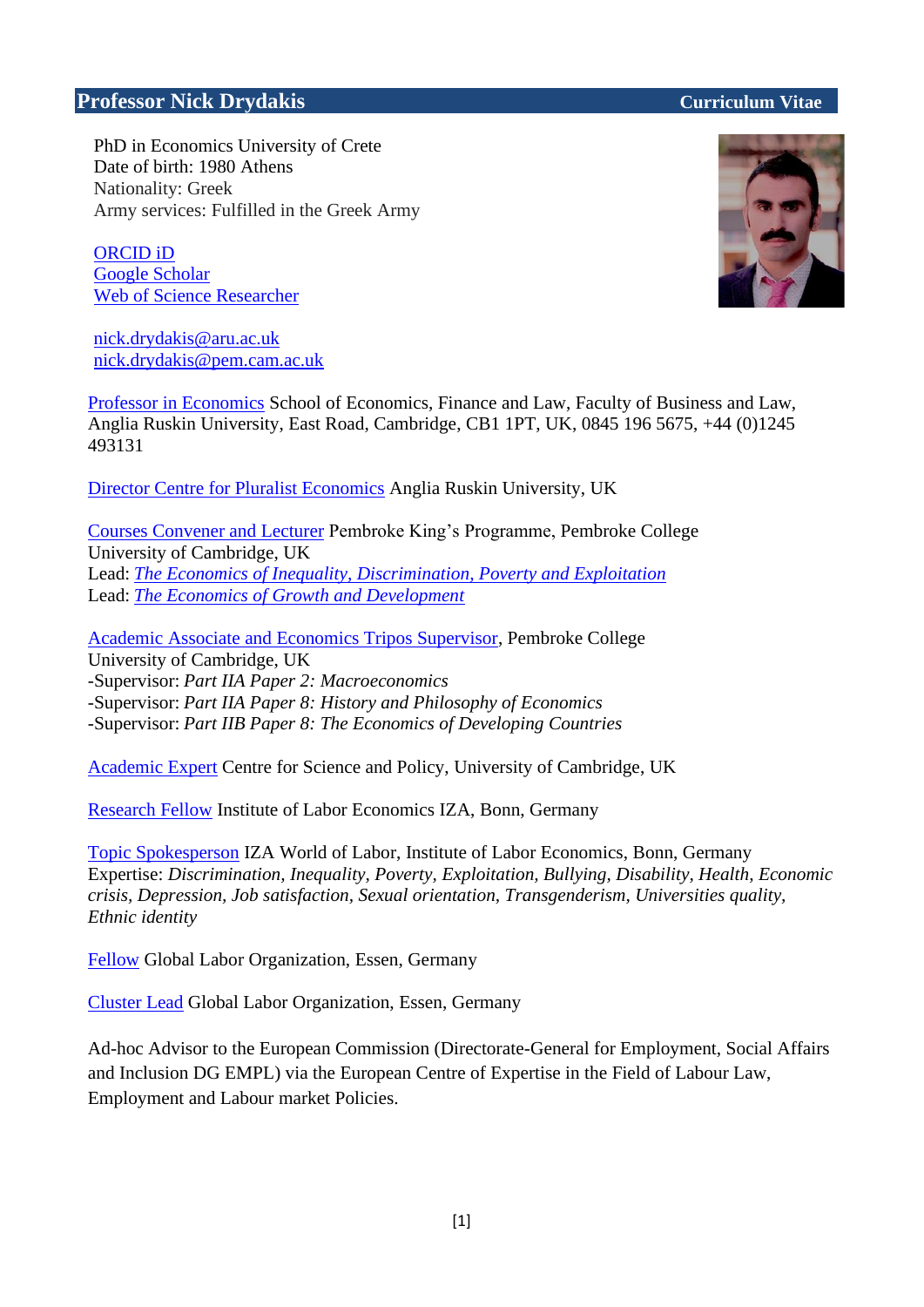#### **Short profile**

I am a Professor in Economics at Anglia Ruskin University (ARU), and the founding Director of the Centre for Pluralist Economics (CPE) at ARU. I am a Senior Fellow at the UK's Higher Education Academy, and I am the Course Convener for (i) The Economics of Inequality, Discrimination, Poverty and Exploitation, and (ii) The Economics of Growth and Development in the International Programmes Department at the University of Cambridge, Pembroke College. I have developed and offered credit eligible courses which have been delivered to students from Harvard University, the University of Pennsylvania, Princeton University, the University of California, Berkeley, Stanford University and Yale University. In addition, I am an Academic Associate and Economics Tripos Supervisor, at Pembroke College, University of Cambridge, UK.

My research focuses on the correlations between wellbeing, employment, wages, and the economy as a whole. This includes areas such as the effect of an economic crisis on the physical and mental health of a population, the effect of health impairments on productivity outcomes, job satisfaction and demographic characteristics, unions and wage antidiscrimination policies, labour market discrimination against minority groups and the long-term impact on the economy, and the connection between gender identity, ethnic identity and employment outcomes.

My research agenda has a strong interdisciplinary emphasis. I find various combinations of diverse disciplines for a given research problem that might include economics, psychology, and health. My interdisciplinary research provides a steady stream of innovative projects and creative investigations that aim to evaluate causal patterns, inform social planners, and establish policy implications. I use mathematical and econometric modelling (quantitative analysis) to accomplish my research objectives.

I collaborate with the Centre for Science and Policy at the University of Cambridge as an Academic Expert on labour economics, where I provide expert knowledge to Directors from Whitehall, local government and the European Commission. I am a Spokesperson at the IZA World of Labour for a series of areas such as poverty, economic crisis, and ethnic identity. I am a Research Fellow for the Institute for Labor Economics based at Bonn, and a Fellow and Cluster Leader for the Global Labor Organization based at Bonn. I was the founding Director of Greece's Scientific Centre for the Study of Discrimination, which carried out social science research on labour and population economics. I have published articles in world leading and internationally excellent journals. I edit special issues in journals of international renown, and handbooks produced by world leading publishers.

I am an ad-hoc Expert to the European Commission via the European Centre of Expertise in the Field of Labour Law, Employment and Labour market Policies. I have collaborated with the European Commission's European Centre of Expertise on wealth and income inequality and with the Chartered Institute of Personnel and Development (UK) on age discrimination in the labour market. I have collaborated with the Centre for Ageing Better (UK) on planning and preparing for later life. I have worked with the OECD and the Government Equalities Office (UK) on the recruitment and retention of minority population staff. I have worked on EU and World Bank research programs such as Horizon 2020, the Progress Programme, the European Territorial Cooperation Programme, and the Knowledge Platform Programme. My works on ethnic, racial, age, disability and sexual orientation discrimination and impacts on labour market outcomes have been utilized by the World Bank, the OECD, the ILO, the EC and European Governments to shape and inform future employment policies. I am a scholar in knowledge transfer and communications with audiences inside and outside of academia. My research findings are disseminated to academics, policy makers and the general public. I have been interviewed for my research by various media outlets, including; CNN, the Wall Street Journal, The New York Daily News, Yahoo! News, The Huffington Post, The Washington Post.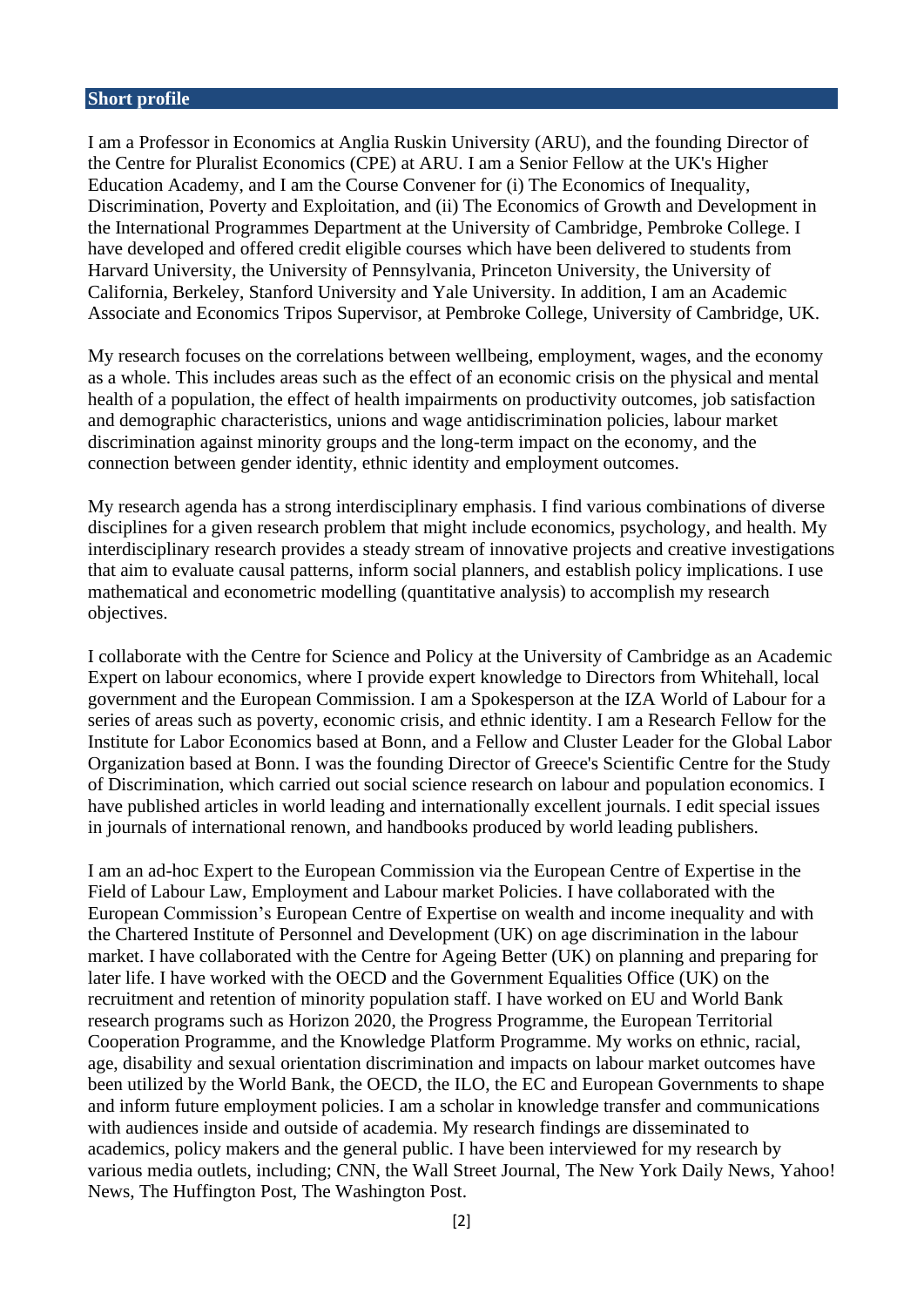# **Academic qualifications**

| $2012 - 2013$    | PG Cert in Learning and Teaching in Higher Education, Anglia Ruskin<br>University, UK.                                                                                                                                             |
|------------------|------------------------------------------------------------------------------------------------------------------------------------------------------------------------------------------------------------------------------------|
| $2005 - 2008$    | <b>PhD</b> in Economics, University of Crete, Greece.                                                                                                                                                                              |
| $2003 - 2005$    | MSc in Economics, Athens University of Economics and Business, Greece.                                                                                                                                                             |
| 1999 - 2003      | BSc in Economics, University of Crete, Greece.                                                                                                                                                                                     |
|                  | <b>Current and previous appointments</b>                                                                                                                                                                                           |
| 2019-Present     | Ad-hoc Advisor to the European Commission (Directorate-General for<br>Employment, Social Affairs and Inclusion DG EMPL) via the European Centre of<br>Expertise in the Field of Labour Law, Employment and Labour market Policies. |
| 2018-Present     | Professor in Economics, School of Economics Finance and Law,<br>Faculty of Business and Law, Anglia Ruskin University, UK.                                                                                                         |
| 2017 - Present   | Fellow and Cluster Leader, Global Labor Organization, Germany.                                                                                                                                                                     |
| 2016 - Present   | Director of the Centre for Pluralist Economics, Department of<br>Economics and International Business, LAIBS, Anglia Ruskin University, UK.                                                                                        |
| 2016 - Present   | Courses Convener and Lecturer, Pembroke King's Programme<br>University of Cambridge, Pembroke College, UK.                                                                                                                         |
| 2021-Present     | Academic Associate and Economics Tripos Supervisor, Pembroke College<br>University of Cambridge, UK                                                                                                                                |
| 2016 - Present   | Academic Expert, Centre for Science and Policy, University of Cambridge, UK.                                                                                                                                                       |
| $2011$ - Present | Research Fellow, Institute of Labor Economics IZA, Germany.                                                                                                                                                                        |
| $2014 - 2018$    | Reader in Economics, Department of Economics and International<br>Business, LAIBS, Anglia Ruskin University, UK.                                                                                                                   |
| $2017 - 2018$    | Tutor in Economics, Faculty of Business Administration, Open University of<br>Cyprus, Nicosia, Cyprus.                                                                                                                             |
| $2016 - 2017$    | Deputy Head of Research and Enterprise (acting), Department of<br>Economics and International Business, LAIBS, Anglia Ruskin University, UK.                                                                                       |
| $2014 - 2018$    | Lecturer in Labour Economics, University of Patras, Greece.                                                                                                                                                                        |
| $2012 - 2014$    | Senior Lecturer in Economics, Department of Economics and International                                                                                                                                                            |

- 2012 2014 Senior Lecturer in Economics, Department of Economics and International Business, LAIBS, Anglia Ruskin University, UK.
- 2010 2012 Lecturer in Economics (Adjunct), University of Patras, Greece.
- 2010 2011 Lecturer in Economics (Adjunct), Technological Educational Institute of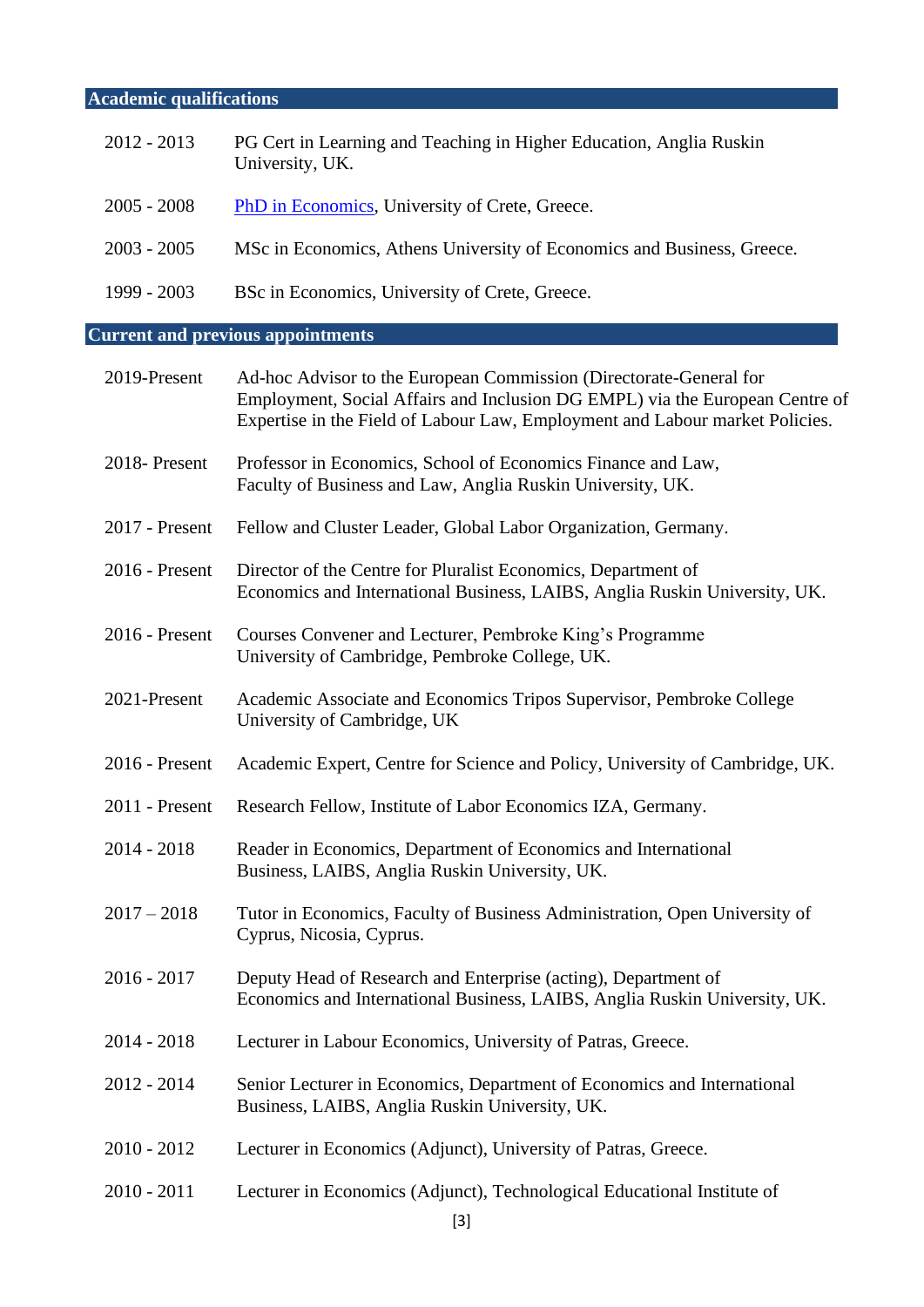Athens, Greece.

| 2010      | Economics Scientist, Hellenic Ministry of Defense, Greece.                                        |
|-----------|---------------------------------------------------------------------------------------------------|
| 2009      | Lecturer in Economics (Adjunct), Athens University of Economics and<br>Business, Greece.          |
| 2008-2011 | Lecturer in Economics (Adjunct), University of Central Greece, Greece.                            |
| 2008-2010 | Lecturer in Economics (Adjunct), Panteion University of Social and Political<br>Sciences, Greece. |
| 2008-2010 | Lecturer in Economics (Adjunct), University of Piraeus, Greece.                                   |
| 2005-2008 | Teaching Assistant in Economics (PhD researcher), University of Crete,<br>Greece.                 |

# **Teaching**

| Anglia Ruskin<br>University                            | Microeconomics, under and postgraduate modules (module leader).<br>Macroeconomics, under and postgraduate modules (module leader).<br>Applied Economics-Labour Economics, undergraduate module.<br>Economics for Business and Management, undergraduate module.<br>Business Economics, undergraduate module.<br>Chinese Economy: Issues and Policy, undergraduate module.<br>Research Methods, postgraduate module (module leader).                                                       |
|--------------------------------------------------------|-------------------------------------------------------------------------------------------------------------------------------------------------------------------------------------------------------------------------------------------------------------------------------------------------------------------------------------------------------------------------------------------------------------------------------------------------------------------------------------------|
| University of<br>Cambridge                             | The Economics of Inequality, Discrimination, Poverty and Exploitation, under<br>and postgraduate modules (course convener).<br>The Economics of Growth and Development, under and postgraduate modules<br>(course convener).<br>Tripos Supervisor, Pembroke College University of Cambridge, UK<br>Supervisor: Part IIA Paper 2 Macroeconomics<br>Supervisor: Part IIA Paper 8 History and Philosophy of Economics<br>Supervisor: Part IIB Paper 8: The Economics of Developing Countries |
| Open<br>University of<br>Cyprus                        | Microeconomics, undergraduate module.                                                                                                                                                                                                                                                                                                                                                                                                                                                     |
| University of<br>Patras                                | Microeconomics, undergraduate module (module leader).<br>Public Economics, undergraduate module (module leader).                                                                                                                                                                                                                                                                                                                                                                          |
| Technological<br>Educational<br>Institute of<br>Athens | Empirical Economics (Statistics-Econometrics), undergraduate<br>module (module leader).                                                                                                                                                                                                                                                                                                                                                                                                   |
| Hellenic<br>Ministry of<br>Defence                     | Applied Macroeconomics (module leader).                                                                                                                                                                                                                                                                                                                                                                                                                                                   |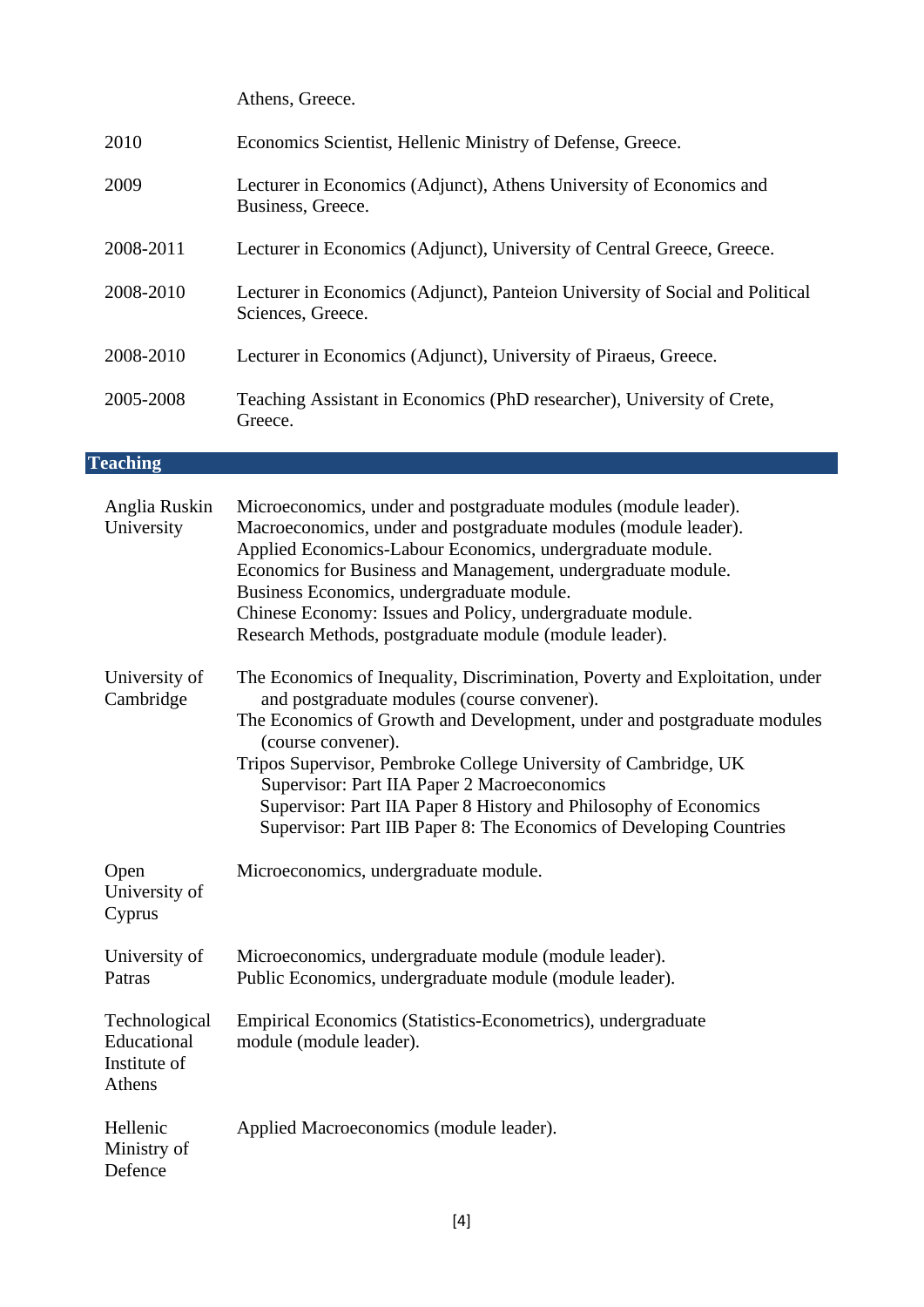| Athens<br>University of<br>Economics and<br><b>Business</b>             | Microeconomics, undergraduate module (module leader).                                                                       |
|-------------------------------------------------------------------------|-----------------------------------------------------------------------------------------------------------------------------|
| University of<br><b>Central Greece</b>                                  | Industrial Organization, undergraduate module (module leader).                                                              |
| Panteion<br>University of<br>Social and<br>Political<br><b>Sciences</b> | Microeconomics, undergraduate module (module leader).                                                                       |
| University of<br>Piraeus                                                | Microeconomics, undergraduate module.                                                                                       |
| University of<br>Crete                                                  | Microeconomics, undergraduate module.<br>Industrial Organization, postgraduate module.<br>Statistics, undergraduate module. |

# **Research and administrative activities**

| Anglia Ruskin<br>University  | I am the founding Director (2016-present) of the Centre for Pluralist Economics<br>(CPE) in the Department of Economics and International Business at ARU.<br>The CPE aims to influence economic decision making by examining a wide<br>range of decisions, alternatives and their implications. A particular feature of<br>the CPE is its orientation toward a pluralistic approach; this enhances the<br>understanding of ethical, political, social and trust issues for formulating<br>economic policy. The CPE focuses on the economics of: competition,<br>discrimination, education, ethics, exploitation, growth, housing markets,<br>innovation, institutional and organizational change, the Internet, law,<br>networks, moral and political philosophy, pluralism, production, and<br>sustainability. ARU and University of Cambridge students are involved in<br>the CPE scholars' primary research, data collection, software and<br>multivariate analysis and in learning under the supervision of the CPE<br>scholars. |
|------------------------------|---------------------------------------------------------------------------------------------------------------------------------------------------------------------------------------------------------------------------------------------------------------------------------------------------------------------------------------------------------------------------------------------------------------------------------------------------------------------------------------------------------------------------------------------------------------------------------------------------------------------------------------------------------------------------------------------------------------------------------------------------------------------------------------------------------------------------------------------------------------------------------------------------------------------------------------------------------------------------------------------------------------------------------------|
| Global Labor<br>Organization | I am the GLO Gender Cluster Lead (2017-present). The Gender Cluster aims to<br>provide evaluations of labour and organizational initiatives, practices and policies<br>aiming at a higher degree of knowledge and inclusion for gender, gender identity<br>and sexual orientation expressions. I edit special issues in academic journals and<br>handbooks. The Gender Cluster includes studies on gender characteristics,<br>stereotypes and deviations, trans identities, sexual orientation minorities and labour<br>market outcomes.                                                                                                                                                                                                                                                                                                                                                                                                                                                                                              |
| Anglia Ruskin<br>University  | I was the Deputy Head of Research and Enterprise (acting, 2016-2017), in the<br>Department of Economics and International Business, LAIBS, ARU. I<br>contributed to the organisation, management, development, promotion and<br>delivery of business development and engagement activities, research<br>consultancy and professional practice with in my department and Faculty                                                                                                                                                                                                                                                                                                                                                                                                                                                                                                                                                                                                                                                       |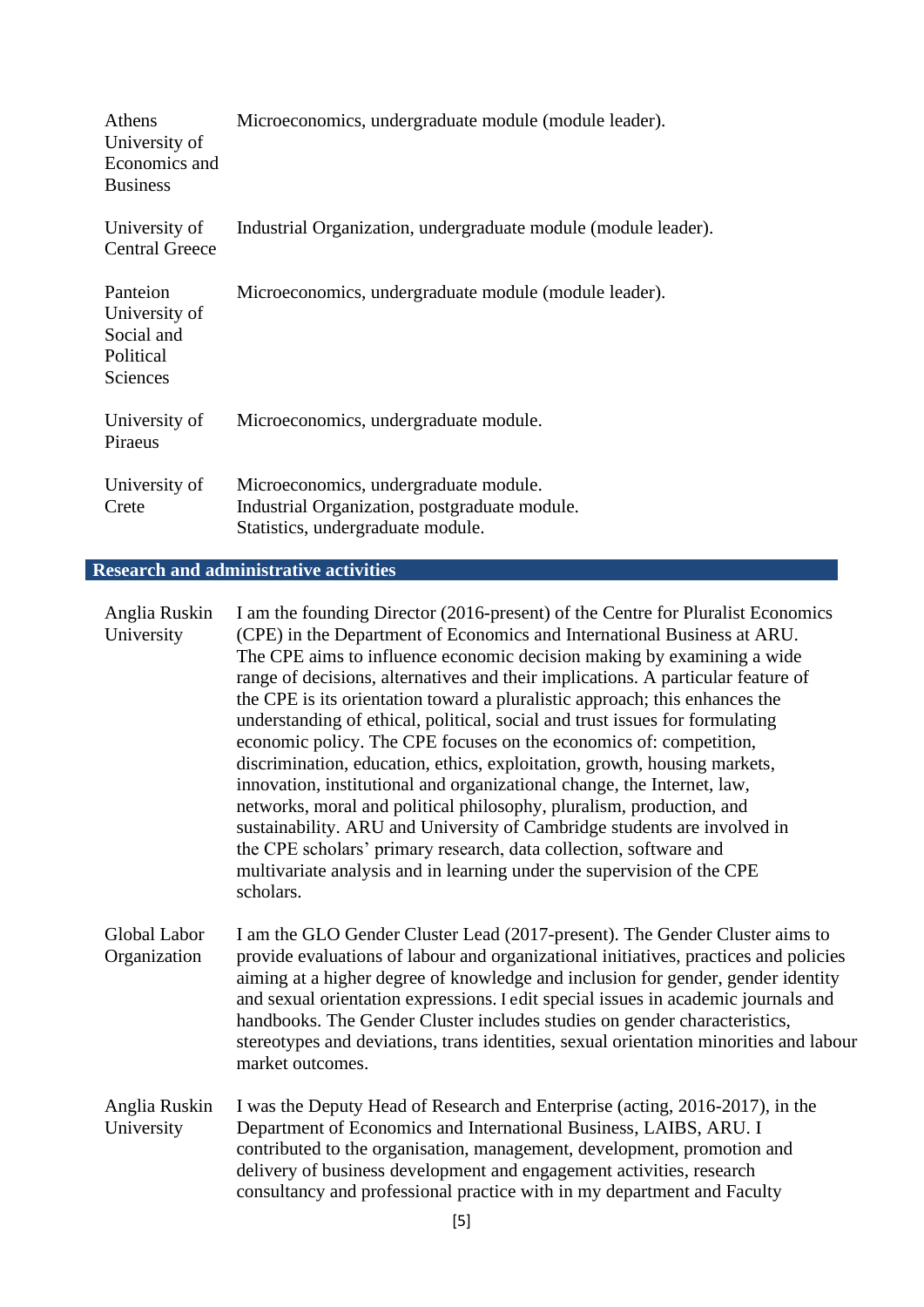|                                                            | and in their work with appropriate professional bodies and other relevant<br>external organisations. I monitored and reviewed the performance of the<br>department against their research and development targets, taking remedial<br>action where required. Also, I implemented and coordinated departmental<br>external income action plans and activity. Finally, I supported the Head of<br>Department in the recruitment and retention of departmental doctoral<br>students.                                                                                                                                                                                                                                                                                                                                                            |
|------------------------------------------------------------|----------------------------------------------------------------------------------------------------------------------------------------------------------------------------------------------------------------------------------------------------------------------------------------------------------------------------------------------------------------------------------------------------------------------------------------------------------------------------------------------------------------------------------------------------------------------------------------------------------------------------------------------------------------------------------------------------------------------------------------------------------------------------------------------------------------------------------------------|
| University of<br>Cambridge                                 | I am an Academic Expert, in the Centre for Science and Policy (2016-present). I<br>Provide expert knowledge to Directors from Whitehall, local government and<br>European Commission.                                                                                                                                                                                                                                                                                                                                                                                                                                                                                                                                                                                                                                                        |
| Institute of<br>Labor<br>Economics                         | I am a Research Fellow (2011-present) in the IZA, and a Topic spokesperson in the<br>IZA World of Labor (2016-present). In the IZA World of Labor I collaborate with<br>policymakers seeking labour market expertise in the following areas:<br>Discrimination, Inequality, Poverty, Exploitation, Bullying, Disability, Health,<br>Economic crisis, Depression, Job satisfaction, Sexual orientation, Transgenderism,<br>Universities quality, Ethnic identity                                                                                                                                                                                                                                                                                                                                                                              |
| Scientific<br>Centre for the<br>Study of<br>Discrimination | I was the founding Director of the Scientific Centre for the Study of<br>Discrimination (SCSD, Athens). Between 2007 and 2017, SCSD developed<br>and implemented a number of questionnaire-based data sets and performed<br>social science research regarding labour and population economics. The main<br>aim of the SCSD was to evaluate the causes of social inequalities in the<br>European labour market and the possibility that society might remove such<br>inequalities, while exploring the interplay between human capital, health,<br>mental health and social options for action. Undergraduate, postgraduate and<br>research students in the UK, Greece and Cyprus had the opportunity to<br>become involved in my primary research, data collection, software and<br>multivariate analysis and to learn under my supervision. |
| University of<br>Crete                                     | I was a researcher in the Business Economics and New Technology Laboratory, at<br>the University of Crete (2005-2010).                                                                                                                                                                                                                                                                                                                                                                                                                                                                                                                                                                                                                                                                                                                       |

#### **Publications**

- 1. Nick Drydakis (2022). [Artificial Intelligence and Reduced SMEs' Business Risks. A](https://link.springer.com/article/10.1007/s10796-022-10249-6)  [Dynamic Capabilities Analysis During the COVID-19 Pandemic.](https://link.springer.com/article/10.1007/s10796-022-10249-6) **Information Systems Frontier**, Springer Publishing. Impact Factor: 6.191
- 2. Nick Drydakis (2022). [Improving Entrepreneurs' Digital Skills and Firms' Digital](https://www.mdpi.com/2071-1050/14/8/4417/htm)  [Competencies through Business Apps Training: A Study of Small Firms.](https://www.mdpi.com/2071-1050/14/8/4417/htm) **Sustainability**, Multidisciplinary Digital Publishing Institute, 14(8), 4417. Impact Factor: 3.251
- 3. Nick Drydakis and Shahina Pardhan (2021). [Associating the Change in New COVID-19](https://www.frontiersin.org/articles/10.3389/fpubh.2020.582140/abstract)  [Cases to GDP per Capita in 38 European Countries in the First Wave of the Pandemic.](https://www.frontiersin.org/articles/10.3389/fpubh.2020.582140/abstract) **Frontiers in Public Health: Health Economics**, Frontiers Publishing, 8: 1065. Impact Factor: 3.709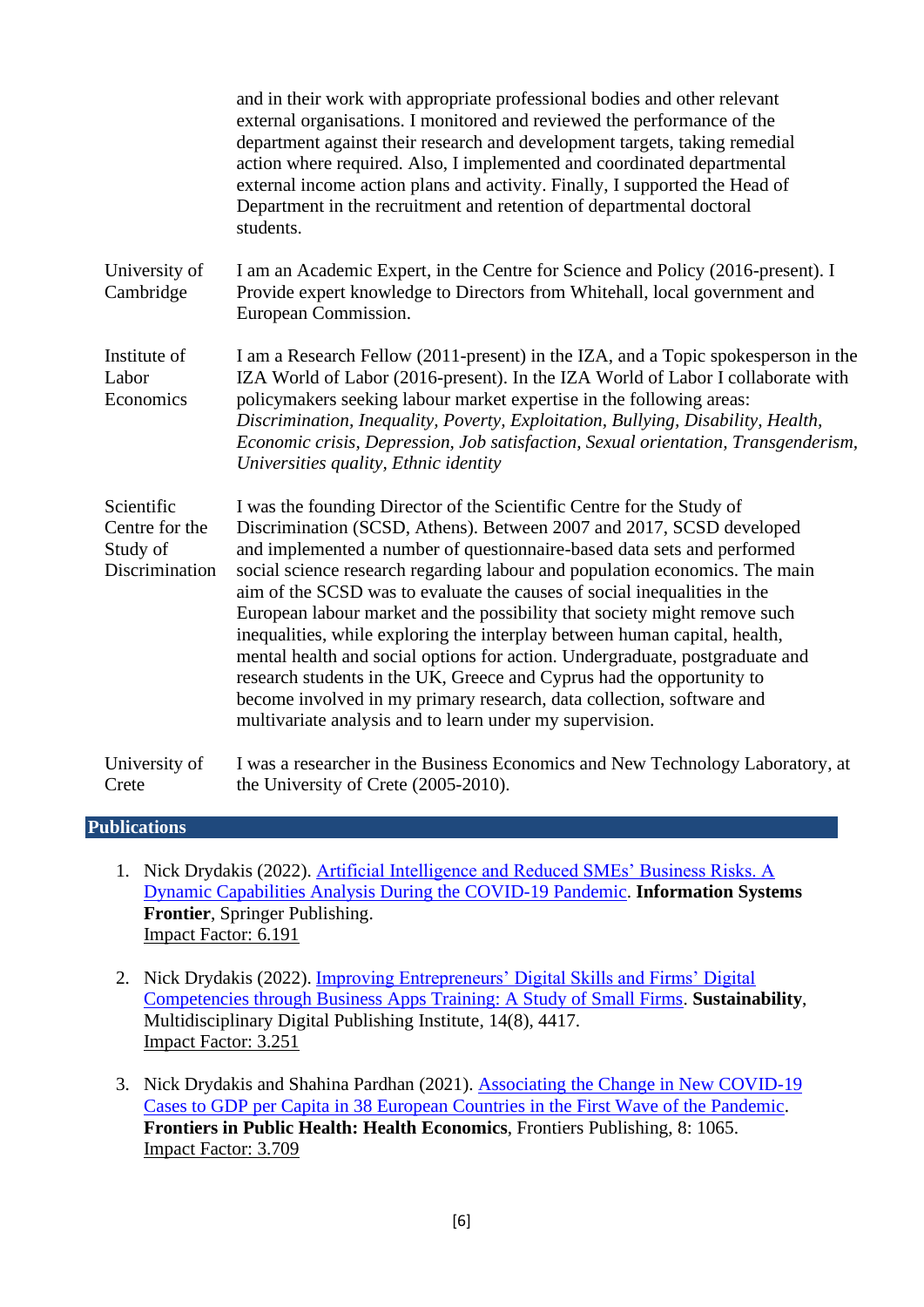- 4. Nick Drydakis (2021). [Mobile Applications Aiming to Facilitate Immigrants' Societal](https://www.sciencedirect.com/science/article/abs/pii/S0747563220304088)  [Integration and Overall Level of Integration, Health and Mental Health. Does Artificial](https://www.sciencedirect.com/science/article/abs/pii/S0747563220304088)  [Intelligence Enhance Outcomes?](https://www.sciencedirect.com/science/article/abs/pii/S0747563220304088) **Computers in Human Behavior**, Elsevier Publishing, 117(April): 106661. Impact Factor: 6.829
- 5. Nick Drydakis (2022). [Adverse Working Conditions and Immigrants' Physical Health and](https://link.springer.com/article/10.1007/s00420-021-01757-0)  Depression Outcomes: A [Longitudinal Study in Greece](https://link.springer.com/article/10.1007/s00420-021-01757-0). **International Archives of Occupational and Environmental Health**, Springer Publishing, 95: 539–556. Impact Factor: 3.015
- 6. Nick Drydakis (2021-online first). [Sexual Orientation and Earnings: A](https://link.springer.com/article/10.1007/s00148-021-00862-1) Meta-Analysis 2012– [2020.](https://link.springer.com/article/10.1007/s00148-021-00862-1) **Journal of Population Economics**, Springer Publishing. Impact Factor: 2.813
- 7. Nick Drydakis (2021-online first). [Social Rejection, Family Acceptance, Economic](https://link.springer.com/article/10.1007/s13178-021-00640-4)  [Recession, and Physical and Mental Health of Sexual Minorities.](https://link.springer.com/article/10.1007/s13178-021-00640-4) **Sexuality Research and Social Policy**, Springer Publishing. Impact Factor: 3.618
- 8. Nick Drydakis (2021-online first). [Sex Workers' Self-Reported Physical and Mental Health](https://www.tandfonline.com/doi/full/10.1080/13691058.2021.1974562)  [in Greece. A Repeated Cross-Sectional Study in 2009, 2013 and 2019.](https://www.tandfonline.com/doi/full/10.1080/13691058.2021.1974562) **Culture Health and Sexuality**, Taylor and Francis Publishing. Impact Factor: 2.969
- 9. Nick Drydakis (2021-on line first). [Sexual Orientation Discrimination in the Labor Market](https://link.springer.com/article/10.1007/s11150-021-09581-8)  [Against Gay Men.](https://link.springer.com/article/10.1007/s11150-021-09581-8) **Review of Economics of the Household**, Springer Publishing. Impact Factor: 1.796
- 10. Nick Drydakis and Klaus F. Zimmermann (2020). [Sexual Orientation, Gender Identity and](https://www.emerald.com/insight/content/doi/10.1108/IJM-03-2020-481/full/html)  [Labour Market Outcomes: New Patterns and Insights.](https://www.emerald.com/insight/content/doi/10.1108/IJM-03-2020-481/full/html) **International Journal of Manpower**, Emerald Publishing, 41(6): 621-628.
- 11. Nick Drydakis, Claire Preston, Suzanna Forwood, Suzanne Hughes and Catherine Meads (2019). [What are the Structural Barriers to Planning for Later Life? A Scoping Review of](https://www.cogitatiopress.com/socialinclusion/article/view/1883)  [the Literature.](https://www.cogitatiopress.com/socialinclusion/article/view/1883) **Social Inclusion**, Cogitatio Publishing, 7(3): 17-26. Impact Factor: 1.333
- 12. Nick Drydakis (2019). School‐[Age Bullying, Workplace Bullying and Job Satisfaction:](https://onlinelibrary.wiley.com/doi/10.1111/manc.12257)  [Experiences of LGB People in Britain.](https://onlinelibrary.wiley.com/doi/10.1111/manc.12257) **Manchester School**, Wiley-Blackwell Publishing, 87(4): 455-488. Impact Factor: 1.200
- 13. Nick Drydakis, Vasiliki Bozani, Katerina Sidiropoulou, Benjamin Harvey and Anna Paraskevopoulou (2020). [Workplace Positive Actions, Trans People's Self-Esteem and](https://www.emerald.com/insight/content/doi/10.1108/IJM-03-2019-0153/full/html)  [Human Resources' Evaluations.](https://www.emerald.com/insight/content/doi/10.1108/IJM-03-2019-0153/full/html) **International Journal of Manpower**, Emerald Publishing, 41(6): 809-813. Impact Factor: 1.750
- 14. Nick Drydakis, Katerina Sidiropoulou, Benjamin Harvey and Anna Paraskevopoulou (2020). [Family Support, School-Age and Workplace Bullying for LGB People.](https://www.emerald.com/insight/content/doi/10.1108/IJM-03-2019-0152/full/html) **International Journal of Manpower**, Emerald Publishing, 41(6): 717-730.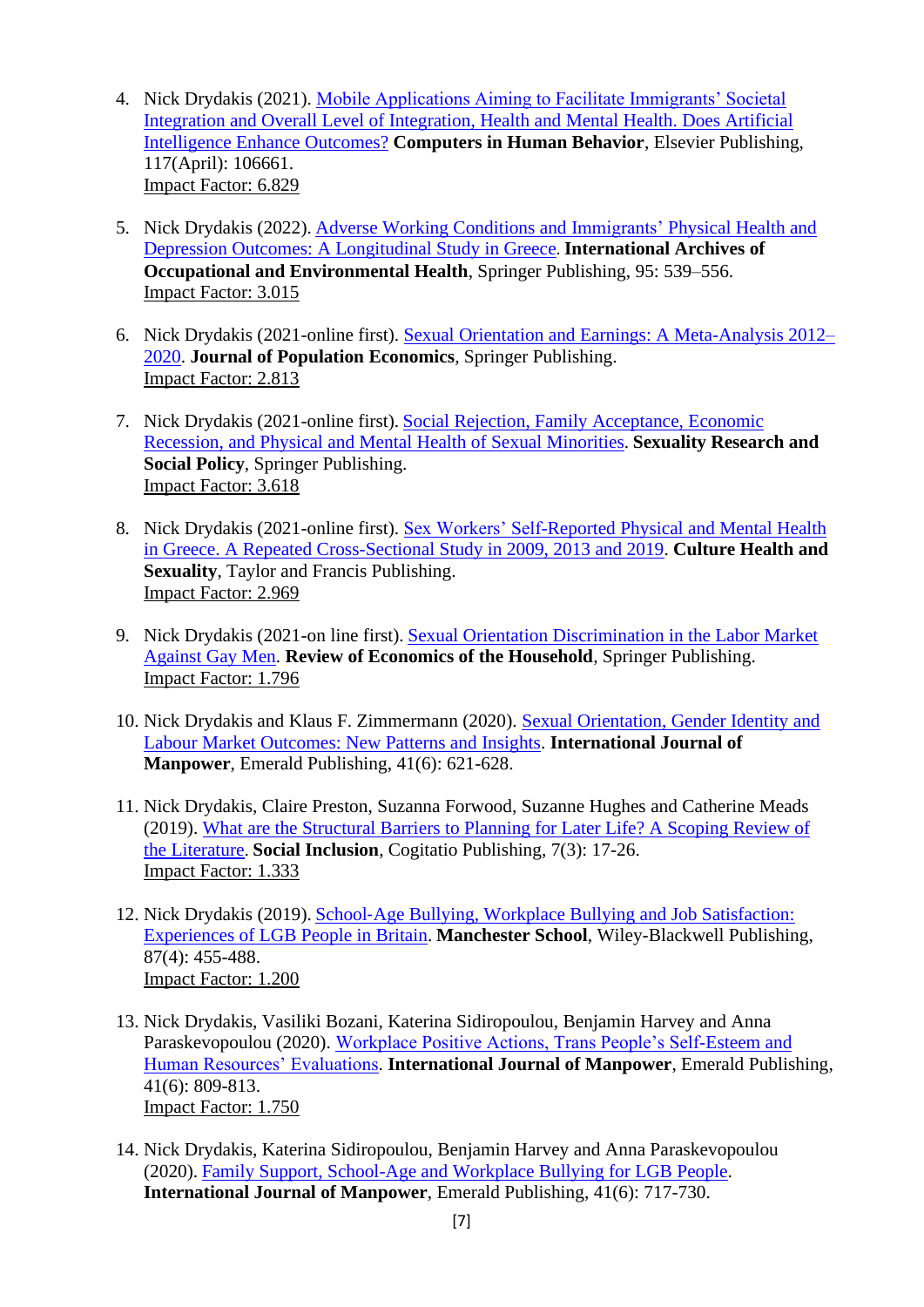Impact Factor: 1.750

- 15. Drydakis Nick, Sidiropoulou Katerina, Patnaik Swetketu, Selmanovic Sandra, and Bozani Vasiliki (2018). [Masculine vs Feminine Personality Traits and Women's Employment](https://www.emeraldinsight.com/doi/full/10.1108/IJM-09-2017-0255)  Outcomes [in Britain: A Field Experiment.](https://www.emeraldinsight.com/doi/full/10.1108/IJM-09-2017-0255) **International Journal of Manpower**, Emerald Publishing, 39(4): 621-630. Impact Factor: 1.750
- 16. Drydakis Nick (2018). [Economic Pluralism in the Study of Wage Discrimination: A Note.](https://www.emeraldinsight.com/doi/abs/10.1108/IJM-01-2018-0019) **International Journal of Manpower**, Emerald Publishing, 39(4): 631-636. Impact Factor: 1.750
- 17. Drydakis Nick, MacDonald Peter, Chiotis Vangelis and Somers Laurence (2018). [Age](http://www.tandfonline.com/doi/full/10.1080/13504851.2017.1290763)  [Discrimination in the UK Labour Market. Does Race Moderate Ageism? An Experimental](http://www.tandfonline.com/doi/full/10.1080/13504851.2017.1290763)  [Investigation.](http://www.tandfonline.com/doi/full/10.1080/13504851.2017.1290763) **Applied Economics Letters**, Taylor and Francis Publishing, 25(1): 1-4. Impact Factor: 1.157
- 18. Drydakis Nick (2017). [Measuring Labour Differences between Natives, Non-Natives, and](http://www.sciencedirect.com/science/article/pii/S016517651730349X)  [Natives with an Ethnic-Minority Background.](http://www.sciencedirect.com/science/article/pii/S016517651730349X) **Economics Letters**, Elsevier Publishing, 161: 27-30. Impact Factor: 2.097
- 19. Drydakis Nick (2017). [Brain Types and Wages.](http://onlinelibrary.wiley.com/doi/10.1111/manc.12142/abstract) **Manchester School**, Wiley-Blackwell Publishing, 85(2): 183-211. Impact Factor: 1.200
- 20. Drydakis Nick (2017). [Trans Employees, Transitioning, and Job Satisfaction.](http://www.sciencedirect.com/science/article/pii/S0001879116300690) **Journal of Vocational Behavior, Elsevier Publishing, 78:1-16.** Impact Factor: 6.065
- 21. Drydakis Nick (2016). [The Effect of University Attended on Graduates' Labour Market](http://www.sciencedirect.com/science/article/pii/S0272775716301145)  [Prospects: A Field Study of Great Britain.](http://www.sciencedirect.com/science/article/pii/S0272775716301145) **Economics of Education Review**, Elsevier Publishing, 52: 192-208. Impact Factor: 2.238
- 22. Drydakis Nick (2015). [The Effect of Unemployment on Self-reported Health and Mental](http://www.sciencedirect.com/science/article/pii/S0277953614008338)  [Health in Greece from 2008 to 2013: A Longitudinal Study Before and During the Financial](http://www.sciencedirect.com/science/article/pii/S0277953614008338)  [Crisis.](http://www.sciencedirect.com/science/article/pii/S0277953614008338) **Social Science and Medicine**, Elsevier Publishing, 128: 43-51. 5-Year Impact Factor: 4.634
- 23. Drydakis Nick (2015). [Measuring Sexual Orientation Discrimination in the UK's Labour](http://hum.sagepub.com/content/early/2015/03/31/0018726715569855.abstract)  [Market; A Field Experiment.](http://hum.sagepub.com/content/early/2015/03/31/0018726715569855.abstract) **Human Relations**, Sage Publishing, 68(11): 1769-1796. 5-Year Impact Factor: 5.732
- 24. Drydakis Nick (2015). [Effect of Sexual Orientation on Job Satisfaction: Evidence from](http://onlinelibrary.wiley.com/doi/10.1111/irel.12080/abstract)  [Greece.](http://onlinelibrary.wiley.com/doi/10.1111/irel.12080/abstract) **Industrial Relations: A Journal of Economy and Society**, Wiley-Blackwell Publishing, 54(1): 162-187. Impact Factor: 2.371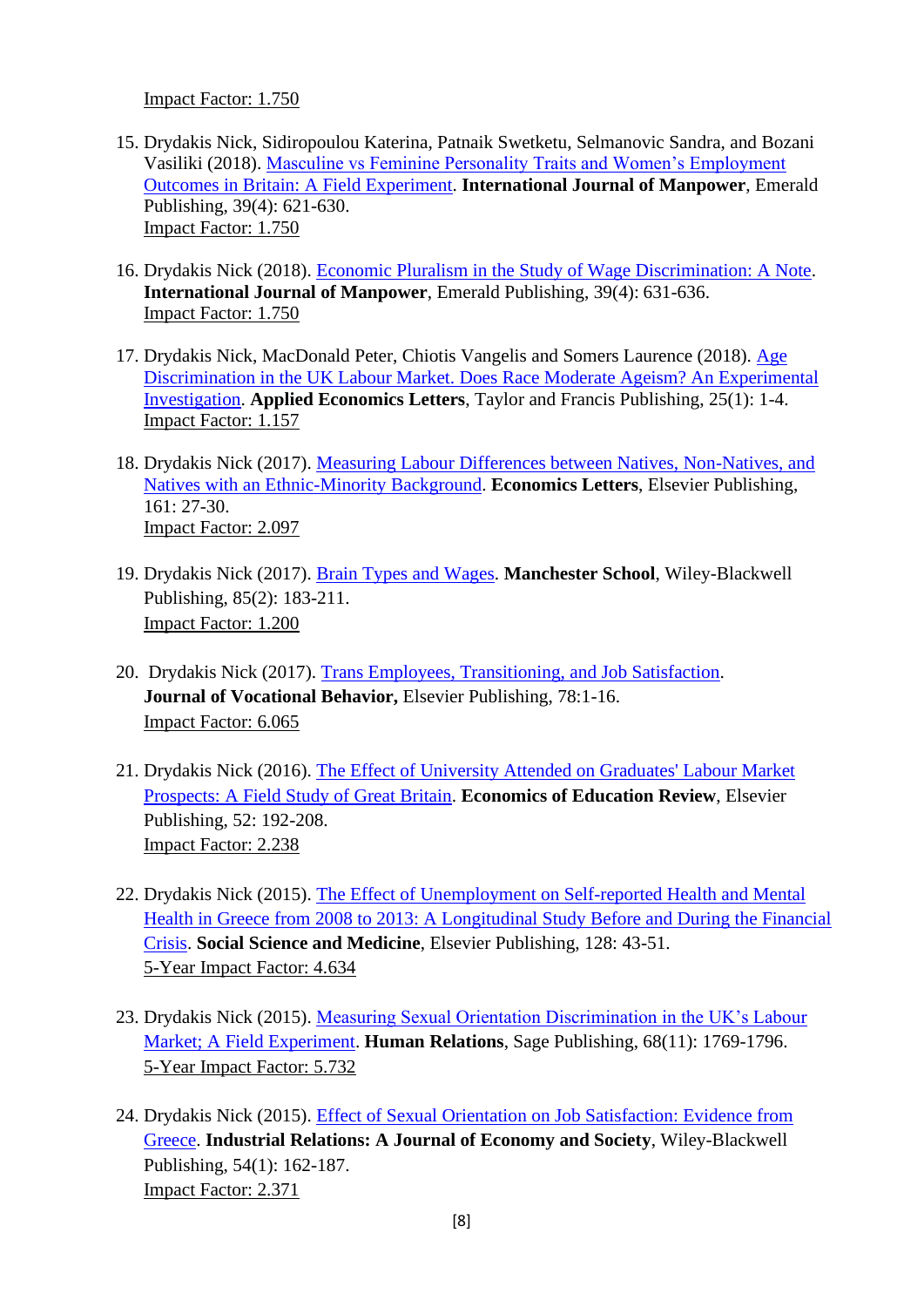- 25. Drydakis Nick (2015). [Economics Applicants in the UK Labour Market: Entry Standards,](file:///C:/Users/Νίκος/Desktop/ΕΚΚΕ%20ΑΙΤΗΣΗ%20ΔΡΥΔΑΚΗΣ%20ΝΙΚΟΣ%20ΑΝΙΣΟΤΗΤΕΣ/:%20%20http:/www.emeraldinsight.com/doi/abs/10.1108/IJM-02-2014-0061)  [University Reputation and Employment Outcomes.](file:///C:/Users/Νίκος/Desktop/ΕΚΚΕ%20ΑΙΤΗΣΗ%20ΔΡΥΔΑΚΗΣ%20ΝΙΚΟΣ%20ΑΝΙΣΟΤΗΤΕΣ/:%20%20http:/www.emeraldinsight.com/doi/abs/10.1108/IJM-02-2014-0061) **International Journal of Manpower**, Emerald Publishing, 36(3): 296-333. Impact Factor: 1.750
- 26. Drydakis Nick (2015). [The Effect of Sexual Activity on Wages.](http://www.emeraldinsight.com/doi/full/10.1108/IJM-11-2012-0163) **International Journal of Manpower**, Emerald Publishing, 36(2): 192-215. Impact Factor: 1.750
- 27. Drydakis Nick (2014). [Sexual Orientation Discrimination in the Cypriot Labour Market.](http://www.emeraldinsight.com/doi/full/10.1108/IJM-02-2012-0026)  [Distastes or Uncertainty?](http://www.emeraldinsight.com/doi/full/10.1108/IJM-02-2012-0026) **International Journal of Manpower**, Emerald Publishing, 35(5):  $720 - 744.$ Impact Factor: 1.750
- 28. Drydakis Nick (2014). [Bullying at School and Labour Market Outcomes.](http://www.emeraldinsight.com/doi/full/10.1108/IJM-02-2012-0026) **International Journal of Manpower**, Emerald Publishing, 35(8): 1185 - 1211. Impact Factor: 1.750
- 29. Drydakis Nick (2013). [The Effect of Ethnic Identity on the Employment of Immigrants.](http://link.springer.com/article/10.1007%2Fs11150-012-9142-0) **Review of Economics of the Household**, Springer Publishing, 11(2): 285-308. Impact Factor: 1.796
- 30. Drydakis Nick (2012). [Health Impaired Employees' Job Satisfaction New Evidence from](http://www.tandfonline.com/doi/full/10.1080/13504851.2011.605346#abstract)  [Athens, Greece.](http://www.tandfonline.com/doi/full/10.1080/13504851.2011.605346#abstract) **Applied Economics Letters**, Taylor and Francis Publishing, 19(8): 789- 793. Impact Factor: 1.157
- 31. Drydakis Nick (2012). [Sexual Orientation and Labour Relations New Evidence from](http://www.tandfonline.com/doi/full/10.1080/00036846.2011.566194#abstract)  [Athens, Greece.](http://www.tandfonline.com/doi/full/10.1080/00036846.2011.566194#abstract) **Applied Economics**, Taylor and Francis Publishing, 44(20):2653-2665. Impact Factor: 1.835
- 32. Drydakis Nick and Vlassis Minas (2012). [Wage Discrimination and Antidiscrimination](http://link.springer.com/article/10.1007%2Fs00712-011-0241-9)  [Policy in Unionized Industries.](http://link.springer.com/article/10.1007%2Fs00712-011-0241-9) **Journal of Economics**, Springer Publishing, 105(1): 45-62. 5-year Impact Factor: 1.767
- 33. Drydakis Nick (2012). [Roma Women in Athenian Firms. Do they Face Wage Bias?](http://www.tandfonline.com/doi/abs/10.1080/01419870.2011.634981) **Ethnic and Racial Studies**, Taylor and Francis Publishing, 35(12): 2054-2074. Impact Factor: 2.755
- 34. Drydakis Nick (2012). [Ethnic Identity and Immigrants' Wages in Greece.](http://www.sciencedirect.com/science/article/pii/S0147176711000915) **International Journal of Intercultural Relations**, Elsevier Publishing, 36(3): 389-402. Impact Factor: 2.667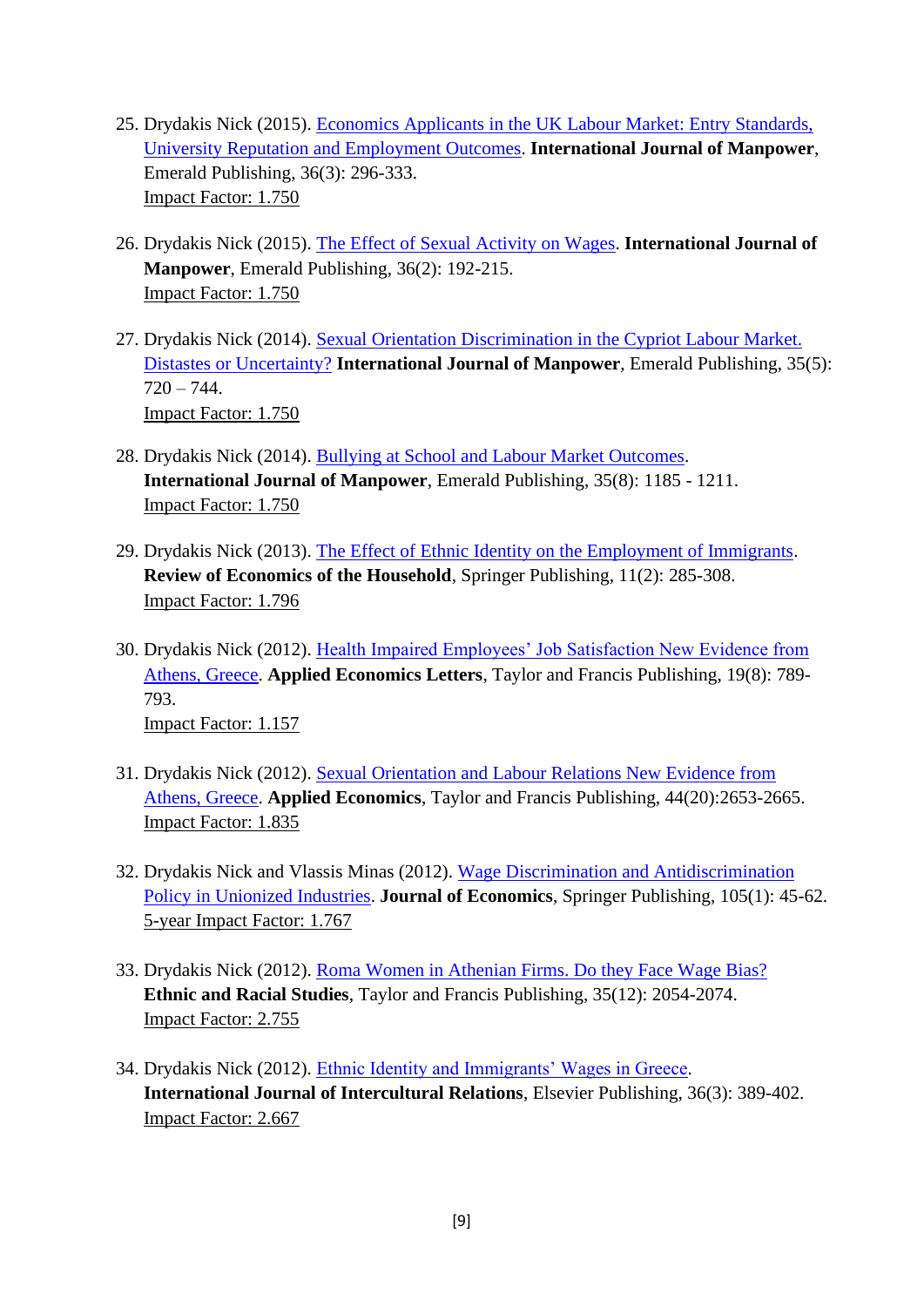- 35. Drydakis Nick (2012). [Estimating Ethnic Discrimination in the Labour Market Using](http://www.tandfonline.com/doi/full/10.1080/14683857.2012.686016#abstract)  [Experimental Data.](http://www.tandfonline.com/doi/full/10.1080/14683857.2012.686016#abstract) **Southeast European and Black Sea Studies**, Taylor and Francis Publishing, 12(2): 335-355. Impact Factor: 1.644
- 36. Drydakis Nick (2012). [Men's Sexual Orientation and Job Satisfaction.](http://www.emeraldinsight.com/doi/full/10.1108/01437721211280371) **International Journal of Manpower**, Emerald Publishing, 8(33): 901-917. Impact Factor: 1.750
- 37. Drydakis Nick (2011). [Women's Sexual Orientation and Labor Market Outcomes in Greece.](http://www.tandfonline.com/doi/abs/10.1080/13545701.2010.541858) **Feminist Economics**, Taylor and Francis Publishing, 11(1):89-117. Impact Factor: 1.800
- 38. Drydakis Nick (2011). [Health Status and Wage Differences: Measuring Productivity](http://www.tandfonline.com/doi/abs/10.1080/13504851.2010.537628)  [Penalty and Discrimination Patterns.](http://www.tandfonline.com/doi/abs/10.1080/13504851.2010.537628) **Applied Economics Letters**, Taylor and Francis Publishing, 18(14):1393-1396. Factor: 1.157
- 39. Drydakis Nick (2011). [Ethnic Discrimination in the Greek Housing Market.](http://link.springer.com/article/10.1007%2Fs00148-010-0313-0) **Journal of Population Economics**, Springer Publishing, 24(4):1235-1255. 5-year Impact Factor: 2.813
- 40. Drydakis Nick (2011). [Greek Unions' Preferences: Measuring Trends in the Field. An](http://trs.sagepub.com/content/17/4/563.abstract)  [Exploratory Note on the Period 2008–2009.](http://trs.sagepub.com/content/17/4/563.abstract) **Transfer: European Review of Labour and Research**. Sage Publishing, 17(4): 563-576. Impact Factor: 1.370
- 41. Drydakis Nick and Vlassis Minas (2010). [Ethnic Discrimination in the Greek Labour](http://onlinelibrary.wiley.com/doi/10.1111/j.1467-9957.2009.02132.x/abstract) [Market: Occupational Access, Insurance Coverage, and Wage Offers.](http://onlinelibrary.wiley.com/doi/10.1111/j.1467-9957.2009.02132.x/abstract) **Manchester School**, Wiley-Blackwell Publishing, 78(3): 201-218. Impact Factor: 1.200
- 42. Drydakis Nick (2010). [Labour Discrimination as a Symptom of HIV: Experimental](http://jir.sagepub.com/content/52/2/201)  [Evaluation the Greek Case.](http://jir.sagepub.com/content/52/2/201) **Journal of Industrial Relations**, Sage Publishing, 52(2): 201- 217. Impact Factor: 2.079
- 43. Drydakis Nick (2010). [Religious Affiliation and Labour Bias.](http://onlinelibrary.wiley.com/doi/10.1111/j.1468-5906.2010.01523.x/abstract) **Journal for the Scientific Study of Religion**, Wiley-Blackwell Publishing, 49 (3): 472- 488. Impact Factor: 1.828
- 44. Drydakis Nick (2010). [Health-Impairments and Labour Market Outcomes.](http://link.springer.com/article/10.1007%2Fs10198-009-0182-1) **European Journal of Health Economics**, Springer Publishing, 11(5): 457-469. Impact Factor: 3.689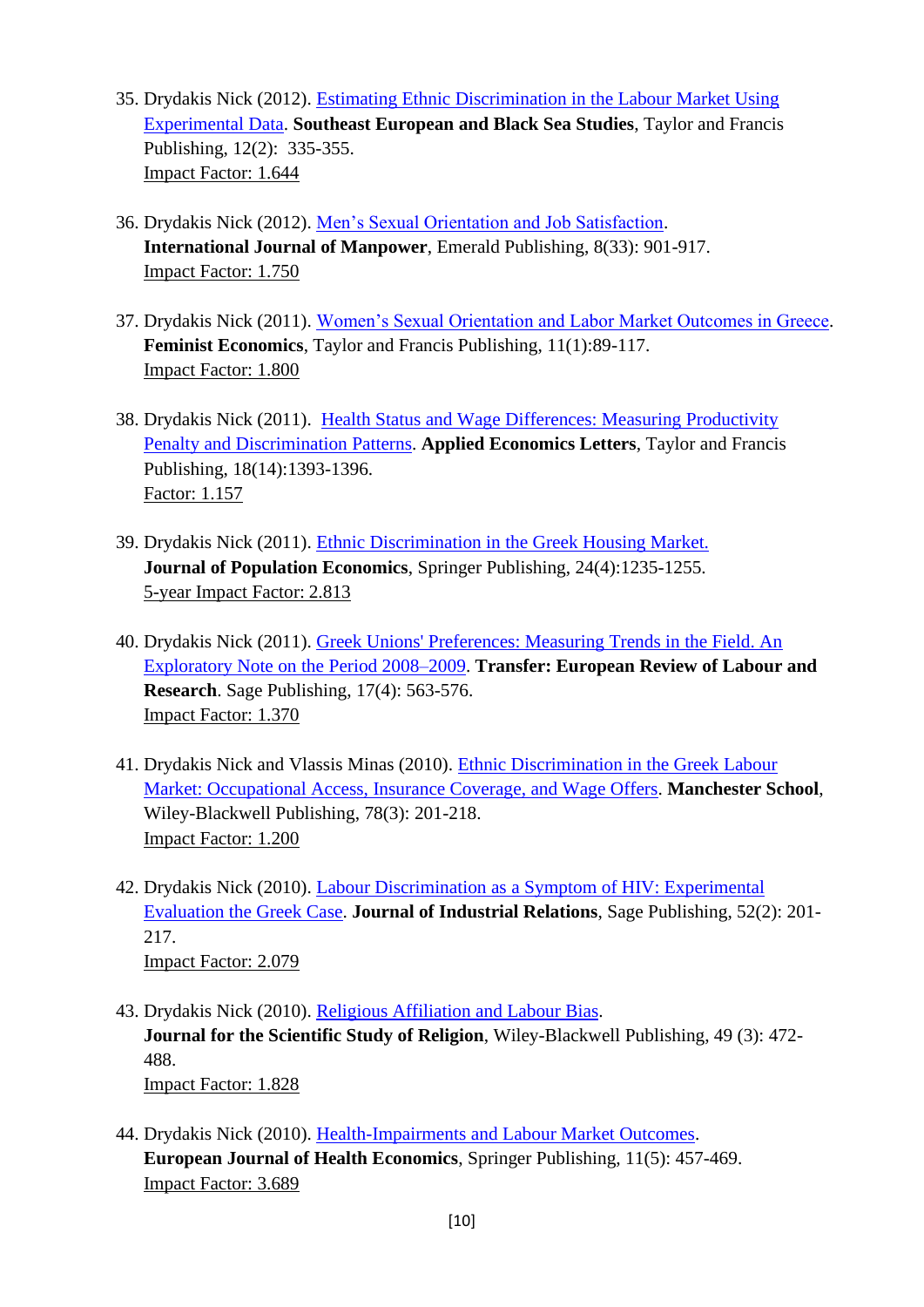- 45. Drydakis Nick (2010). [Ethnic Differences in Housing Opportunities in Athens.](http://usj.sagepub.com/content/47/12/2573) **Urban Studies**, Sage Publishing, 47(12): 2573-2596. Impact Factor: 4.663
- 46. Drydakis Nick (2009). [Sexual Orientation Discrimination in the Labour Market.](http://www.sciencedirect.com/science/article/pii/S0927537108001322) **Labour Economics**, Elsevier Publishing, 16(4): 364-372. Impact Factor: 1.772

**Chapters in textbooks** 

- 1. Drydakis Nick (2022/forthcoming). The Economics of Being LGBT. A Review: 2015-2020, in J. A. Gedro and T. S. Rocco (Eds), *The Routledge Companion to LGBTQ Identity in Global, Social, Political, and Work Contexts*. London: Routledge.
- 2. Drydakis Nick (2022/forthcoming). Labour Market Discrimination: Sexual Orientation, in T. Eriksson (Eds), *Encyclopedia of Labour Studies*. Cheltenham: Edward Elgar Publishers.
- 3. Drydakis Nick (2020). [Trans People, Transitioning, Mental Health, Life and Job Satisfaction](https://link.springer.com/referenceworkentry/10.1007/978-3-319-57365-6_33-1) in: K. F. Zimmermann, [Handbook of Labor, Human Recourses and Population Economics:](https://link.springer.com/referenceworkentry/10.1007/978-3-319-57365-6_33-1) Gender (N. Drydakis Ed.). New York: Springer.
- 4. Drydakis Nick, MacDonald Peter, Bozani Vasiliki, and Chiotis Vangelis (2017). [Inclusive](https://www.springer.com/gp/book/9783319663920) [Recruitment? Hiring Discrimination against Older Workers,](https://www.springer.com/gp/book/9783319663920) in A. Arenas, D. Di Marco, L. Munduate, and M. C. Euwema (Eds.), Shaping Inclusive Workplaces through Social Dialogue. New York: Springer Publishing.
- 5. Drydakis Nick (2017). *[The Relationship between Recessions and Health](https://bloomsbury.com/uk/evidence-based-policy-making-in-labor-economics-9781472950727/)*, in D. S. Hamermesh, and O. K. Nottmeyer (Eds), Evidence-Based Policy Making in Labor Economics; The IZA World of Labor Guide 2017. New York: Bloomsbury Publishing Plc.
- 6. Drydakis Nick (2016). *[Transgenderism, Sex Reassignment Surgery and Employees' Job-](http://link.springer.com/chapter/10.1007/978-3-319-29623-4_5)[Satisfaction](http://link.springer.com/chapter/10.1007/978-3-319-29623-4_5)*, in T. Köllen (Ed.), *Sexual Orientation and Transgender Issues in Organizations Global Perspectives on LGBT Workforce* Diversity. New York: Springer Publishing.
- 7. Bozani Vasiliki and Drydakis Nick (2016). *[The Greek Crisis: A Greek Tragedy](https://www.diw.de/sixcms/detail.php?id=diw_01.c.528979.de)*? In C. Dreger, and S. A. Kritikos (Eds), *Vierteljahrshefte zur Wirtschaftsforschung (The Quarterly Journal of Economic Research)*, 84(3): 129-143. Berlin: The German Institute for Economic Research (DIW Berlin).
- 8. Drydakis Nick (2015). *[Sexual Orientation and Labour Market Outcomes](http://www.bloomsbury.com/uk/evidence-based-policy-making-in-labor-economics-9781472925176/)*, in K. F. Zimmermann, and A. S. Kritikos (Eds), *Evidence-Based Policy Making in Labor Economics; The IZA World of Labor Guide 2015*. New York: Bloomsbury Publishing Plc.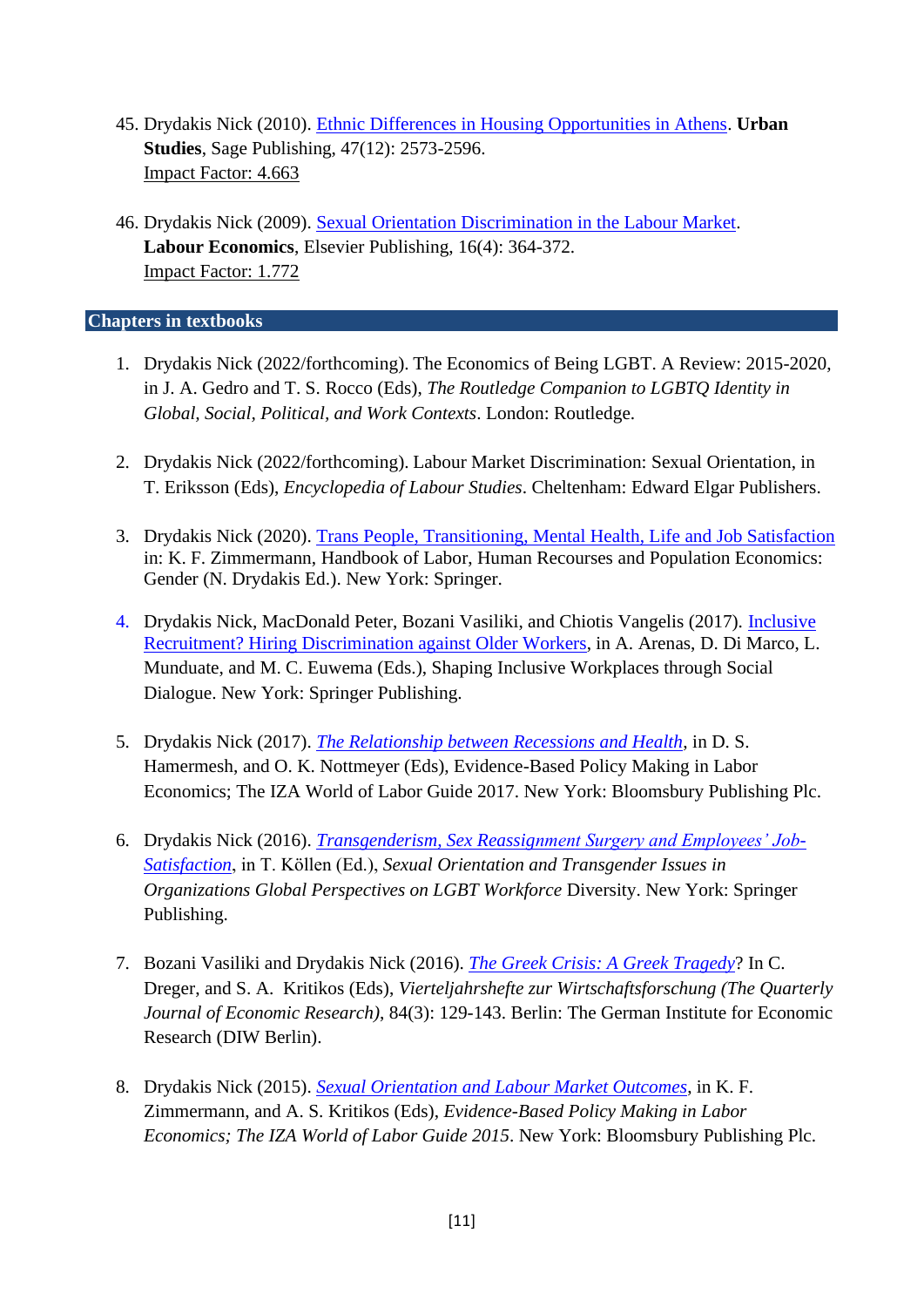9. Drydakis Nick (2014). *[Econometric Specification of Demographic Effects of Socially](http://ekke.gr/ocd/wp-content/uploads/2014/01/EKKE_VSGs_Greece_en.pdf)  [Vulnerable Groups in Employment](http://ekke.gr/ocd/wp-content/uploads/2014/01/EKKE_VSGs_Greece_en.pdf)*, in D. Balourdos, M. Chrydakis, N. Sarris, A. Tramountanis, K. and Tsantila, (Eds.), *Vulnerable Social Groups and Discrimination in the Labour Market*. Athens: Papazisis Publishing SA.

### **Research projects, consultancies, grants and contracts**

1. Role: Sole Investigator.

Official Project Deliverable: Trans People, Well-Being, and Labor Market Outcomes (version 2). Title of the Project: Jobs Knowledge Platform Program.

Bodies: World Bank (US) and IZA World of Labor (Germany). Duration: 2022.

2. Role: Sole Investigator.

Official Project Deliverable: Gross Disposable Household Income Per Capita Growth. Body: European Commission: European Centre of Expertise (ECE) in the Field of Labour Law, Employment and Labour Market Policies. Duration: 2021-2022.

3. Role: Sole Investigator.

Official Project Deliverable: [The Relation between Economic Recessions and Health Indicators](https://wol.iza.org/uploads/articles/592/pdfs/relationship-between-recessions-and-health.pdf) (version 2).

Title of the Project: Jobs Knowledge Platform Program. Bodies: World Bank (US) and IZA World of Labor (Germany). Duration: 2021.

4. Role: Consultant and Project Evaluator

Official Project Deliverable: Individual Evaluation Reports and Consensus Reports. Title of the Project: Citizens, Equality, Rights and Values programme (CERV EQUAL 2021) Bodies: European Commission. Duration: 2021

5. Role: [UK Management Committee Member](https://www.cost.eu/actions/CA19103/#tabs+Name:Management%20Committee) and Researcher. Official project Deliverable: [Social and Economical \(In\)Equalities in the Labour Market.](https://www.cost.eu/actions/CA19103/#tabs+Name:Description) Title of the Project: COST-EU Horizon 2020 Programme: Social and Economical (In)Equalities in the Labour Market. Bodies: European Commission. Duration: 2020-2024 (in-progress).

6. Role: Investigator.

Title of the Project: Analyzing the new Socio-Economic Panel Study Bodies: German Federal Ministry of Education and Research and the German Institute for Economic Research (DIW Berlin). Duration: 2020-2023 (in-progress).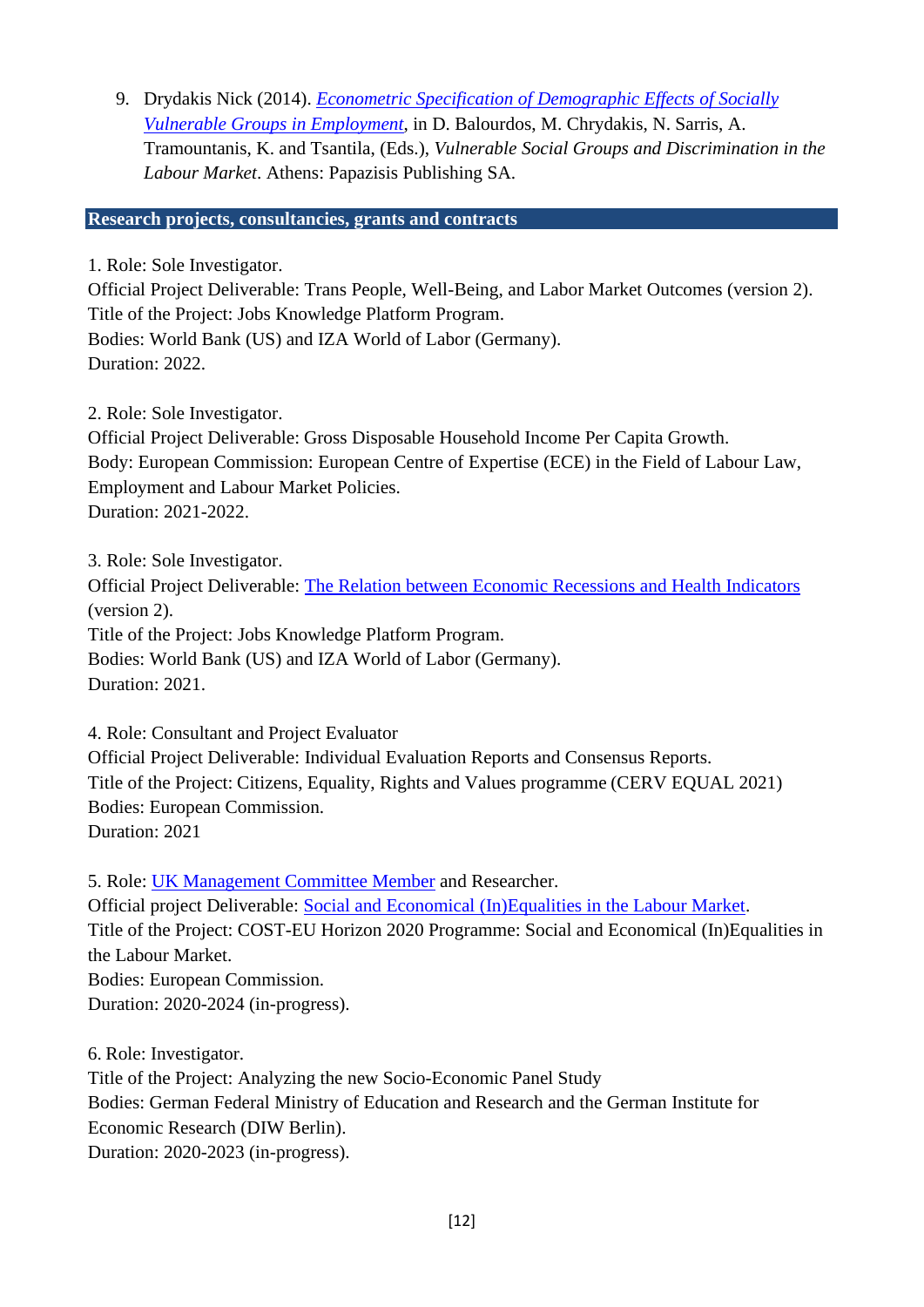7. Role: Leading Empirical Investigator. Title of the Project: [British <25 LGBT Survey](https://www.britishlgbtawards.com/wp-content/uploads/2020/01/LGBT25-Report-Headlines-Final.pdf) Bodies: British LGBT Awards, Google, Facebook, Disney. Duration: 2020

8. Role: Sole Investigator.

Official Project Deliverable: Wealth Inequality and Gross Household Domestic Disposable Income. Body: European Commission: European Centre of Expertise (ECE) in the Field of Labour Law, Employment and Labour Market Policies. Duration: 2019.

9. Role: Sole Investigator.

Official Project Deliverabl[e: The Effect of Sexual Orientation on Labor Market Outcomes \(version](https://wol.iza.org/articles/sexual-orientation-and-labor-market-outcomes/long)  [2\).](https://wol.iza.org/articles/sexual-orientation-and-labor-market-outcomes/long)

Title of the Project: Jobs Knowledge Platform Program. Bodies: World Bank (US) and IZA World of Labor (Germany). Duration: 2018.

10. Role: Expert in Labour Economics and Co-Principal Investigator. Official Project Deliverable: [Planning and Preparing for Later Life Evidence Scoping Review.](https://www.ageing-better.org.uk/sites/default/files/2018-09/Planning-and-preparing-for-later-life-research-report.pdf) Body: Centre for Ageing Better (UK). Duration: 2017-2018.

11. Role: Sole Investigator. Official Project Deliverable: [Trans People, Well-Being, and Labor Market Outcomes.](https://wol.iza.org/uploads/articles/386/pdfs/trans-people-well-being-and-labor-market-outcomes.pdf?v=1) Title of the Project: Jobs Knowledge Platform Program. Bodies: World Bank (US) and IZA World of Labor (Germany). Duration: 2016-2017.

12. Role: Sole Investigator. Official project Deliverable: [The Relation between Economic Recessions and Health Indicators.](http://wol.iza.org/articles/relationship-between-recessions-and-health-1.pdf) Title of the Project: Jobs Knowledge Platform Program. Bodies: World Bank (US) and IZA World of Labor (Germany). Duration: 2015-2016.

13. Role: Sole Investigator. Official Project Deliverable: [Age Discrimination in the UK's Labour Market.](http://www.cipd.co.uk/pm/peoplemanagement/p/paymentgateway.aspx?returnURL=/pm/peoplemanagement/b/weblog/archive/2015/07/23/under-30-you-re-4-25-times-more-likely-to-get-an-interview.aspx&blogid=2&postid=99748) Bodies: Chartered Institute of Personnel and Development (UK). Duration: 2015.

14. Role: Leading Investigator. Official Project Deliverable: [The Greek Economic Crisis, Labour Markets and Policies.](https://www.diw.de/sixcms/detail.php?id=diw_01.c.528979.de) Title of the Project: The Greek Crisis: A Greek Tragedy? Body: The German Institute for Economic Research (Germany). Duration: 2015-2016.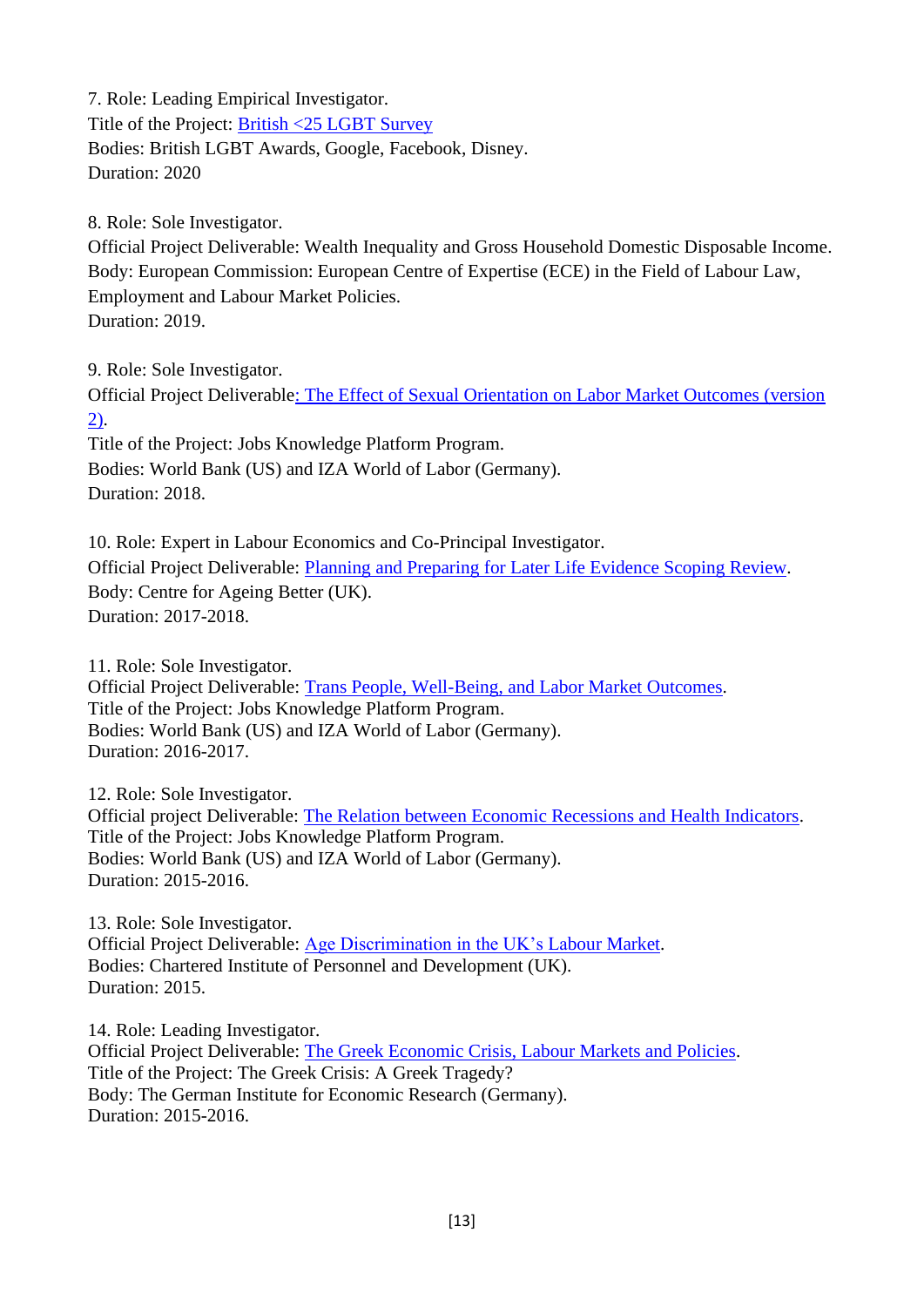15. Role: Advisor. Official Project Deliverable: [The Recruitment and Retention of Transgender Staff: Guidance for](https://www.gov.uk/government/publications/recruiting-and-retaining-transgender-staff-a-guide-for-employers)  [Employers.](https://www.gov.uk/government/publications/recruiting-and-retaining-transgender-staff-a-guide-for-employers)

Bodies: Government Equalities Office (UK) and Inclusive Employers (UK). Duration: 2014-2015.

16. Role: Sole Investigator. Official Project Deliverable: [The Effect of Sexual Orientation on Labor Market Outcomes.](http://wol.iza.org/articles/sexual-orientation-and-labor-market-outcomes-1.pdf) Title of the Project: Jobs Knowledge Platform Program. Bodies: World Bank (US) and IZA World of Labor (Germany). Duration: 2014-2015.

17. Role: Econometrics Specialist and Leading Investigator in a Deliverable. Official Project Deliverable: [Combating Labour Market Discrimination.](http://ekke.gr/ocd/wp-content/uploads/2014/01/EKKE_VSGs_Greece_en.pdf) Title of the Project: Progress Program. Body: European Commission. Duration: 2011-2014.

18. Role: Econometrics Specialist and Leading Investigator in a Deliverable. Official Project Deliverable: [Absorption Alumni Study for the 2004-2006 period.](http://www.dasta.uoc.gr/) Title of the Project: European Territorial Cooperation Program (WP 3.4). Bodies: European Commission and Hellenic Ministry of Education. Duration: 2010-2012.

19. Role: Sole Investigator (PhD dissertation).

Official Project Deliverable: [Labour Market Discrimination: Theoretical and Empirical Evaluation.](http://elocus.lib.uoc.gr/dlib/f/8/4/metadata-dlib-13ea583b8e924da363fd5b0dbcc288f3_1243837740.tkl) Bodies: Hellenic Ministry of Education and University of Crete. Duration: 2005-2008.

#### **Reviewer and editorships**

- I. Reviewer in funding bodies:
- 1. Social Sciences and Humanities Research Council of Canada.
- 2. Swiss National Science Foundation (National Research Council).
- 3. Economic and Social Research Council (UK); Open Research Area in Europe (ORA).
- 4. National Fund for Scientific Research (Belgium, Flanders).

5. Citizens, Equality, Rights and Values programme (CERV EQUAL 2021, European Commission).

6. Economic and Social Research Council (UK); Transforming Working Lives.

7. Citizens, Equality, Rights and Values programme (CERV EQUAL 2022, European Commission).

II. Reviewer in international journals:

- 1. Labour Economics, Elsevier Publishing.
- 2. Journal of Health Economics, Elsevier Publishing.
- 3. Oxford Bulletin of Economics and Statistics, Wiley-Blackwell Publishing.
- 4. European Journal of Health Economics, Springer Publishing.
- 5. Review of Economics of the Household, Springer Publishing.
- 6. Applied Economics, Taylor and Francis Publishing.
- 7. Journal of Happiness Studies, Springer Publishing.
- 8. Journal of Family and Economic Issues; Springer Publishing.
- 9. Feminist Economics, Taylor and Francis Publishing.
- 10. Journal of Population Economics, Springer Publishing.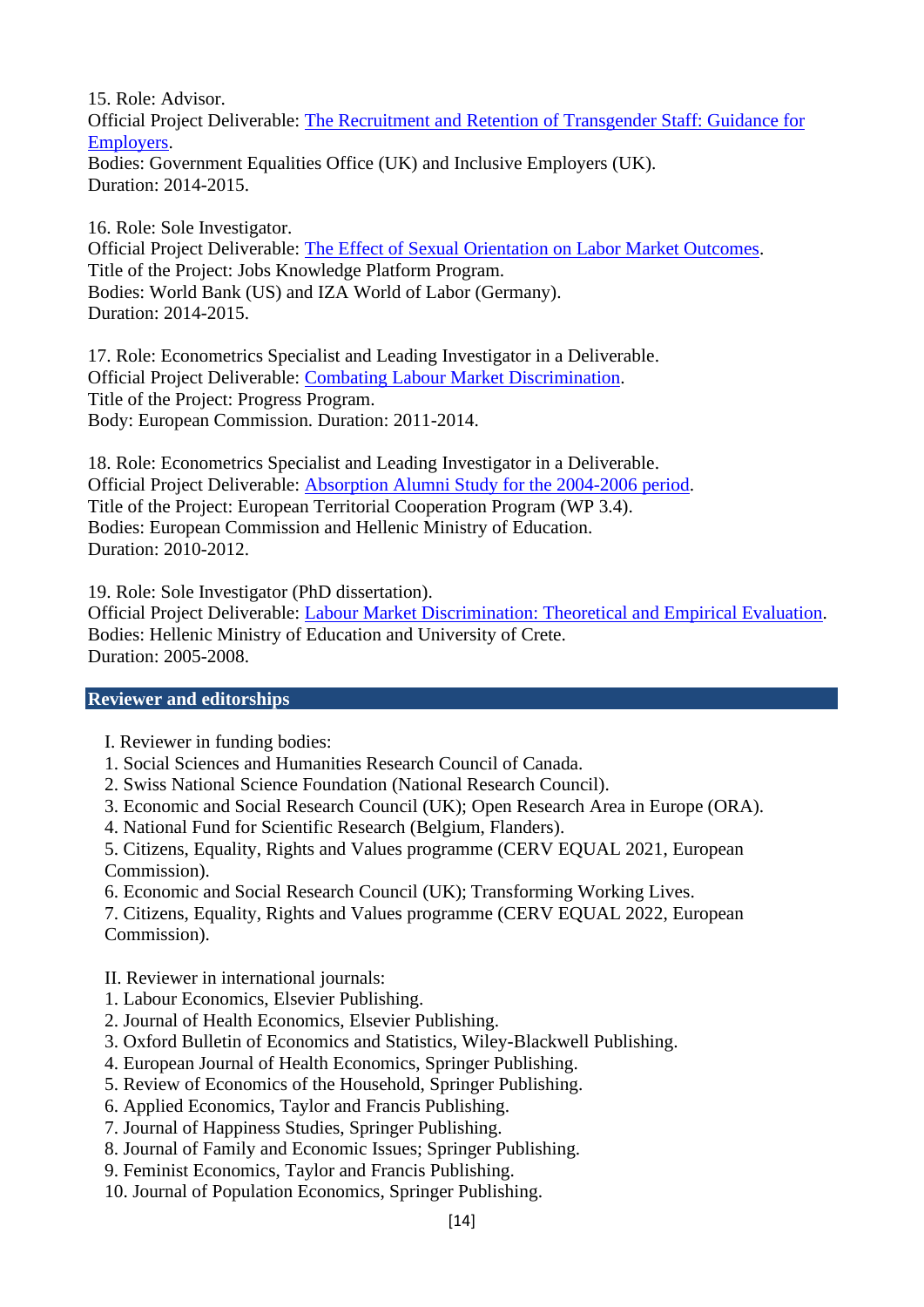- 11. Social Science and Medicine, Elsevier Publishing.
- 12. IZA Journal of Labor Policy, Springer Publishing.
- 13. IZA World of Labor, Bloomsbury Publishing.
- 14. Journal of Labor Research Springer Publishing.
- 15. International Review of Applied Economics, Taylor and Francis Publishing.
- 16. International Journal of Environmental Research and Public Policy, MDPI Publishing.
- 17. American Sociological Review, Sage Publishing.
- 18. International Journal of Manpower, Emerald Publishing.
- 19. Journal for the Scientific Study of Religion, Wiley-Blackwell Publishing.
- 20. Human Relations, Sage Publishing.
- 21. International Journal of Human Resource Management, Taylor and Francis Publishing;
- 22. PLOS ONE, Public Library of Science.
- 23. Journal of Homosexuality, Taylor and Francis Publishing.
- 24. Ethnic and Racial Studies, Taylor and Francis Publishing.
- 25. Journal of AIDS and HIV Research, Academic Journals.
- 26. Sociology of Religion: A Quarterly Review, Oxford University Press.
- 27. Journal of Population Ageing, Springer Publishing.
- 28. Social Science Research, Elsevier Publishing.
- 29. Higher Education, Taylor and Francis Publishing.
- 30. Applied Economic Letters, Taylor and Francis Publishing.
- 31. British Journal of Guidance and Counselling, Taylor and Francis Publishing.
- 32. International Journal for Equity in Health, BioMed Central Publishing.
- 33. Forum for Social Economics, Taylor and Francis Publishing.
- 34. Journal of Official Statistics, Statistic Sweden.

III. Handbooks and textbooks evaluator and reviewer in international publishing corporations 1. Oxford University Press

IV. Guest editor in special issues in journals:

1. Measuring Hiring Discrimination in the Workplace through Field Experiments (with Magnus Carlsson and Stijn Baert): [International Journal of Manpower,](https://www.emeraldinsight.com/toc/ijm/39/4) Emerald Publishing, 2018: 39(4). 2. Sexual Orientation and the Labor Market (with Klaus Z. Zimmermann): [International Journal](http://www.emeraldgrouppublishing.com/products/journals/call_for_papers.htm?id=8012)  [of Manpower,](http://www.emeraldgrouppublishing.com/products/journals/call_for_papers.htm?id=8012) Emerald Publishing, 2020: 41(6).

3. Migration-Refugee Policies and Socioeconomics, Well-Being and Sustainable Outcomes (ongoing), [Sustainability,](https://www.mdpi.com/journal/sustainability/special_issues/Sus_migration_sustainableoutcomes) MDPI.

V. Section editor in handbooks:

Gender: [Handbook of Labor, Human Recourses and Population Economics](https://meteor.springer.com/hb_labor/?id=595&tab=About&mode=ReadPage&entity=5077) (Editor in Chief: Klaus F. Zimmermann), Springer Publishing –in progress-

VI. Academic Editor. [PLoS Global Public Health](https://journals.plos.org/globalpublichealth/) (Clarivate IF: 3.2)

VII. Academic Editor. [Economies](https://www.mdpi.com/journal/economies) (Scopus CS: 2.4)

### **Research degrees: Postdoc- PhD- MPhil**

#### **Completions:**

Benjamin Harvey (ARU PhD, first supervisor): Gender identity and sexual orientation in later life in the UK.

Feteha Amr (ARU Postdoc, first supervisor): Fish production in Egypt.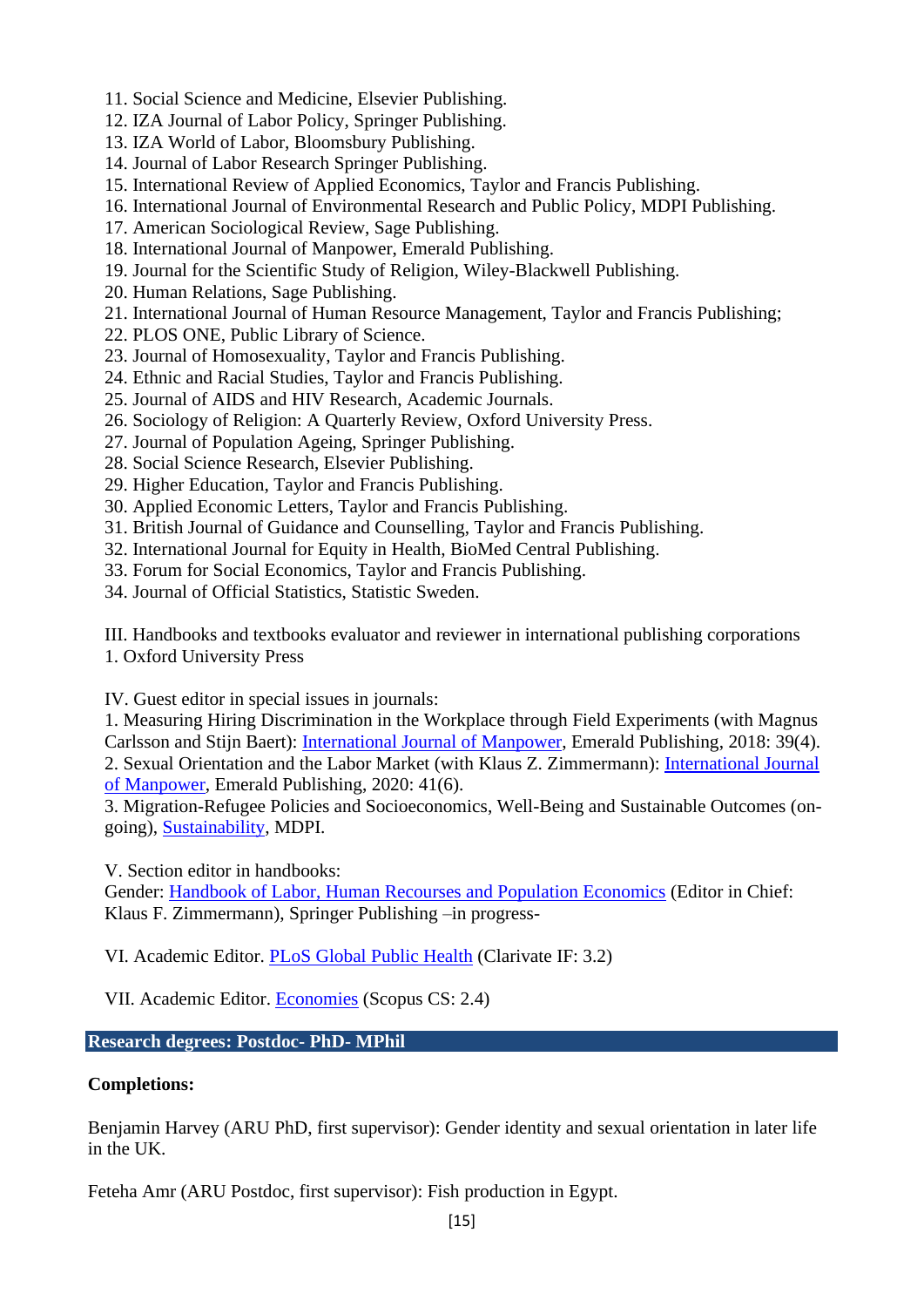Galanakis Yannis (Global Labor Organization: Virtual Young Scholar, first supervisor): Human capital mismatch in the UK.

Mann Samuel (Global Labor Organization: Virtual Young Scholar, first supervisor): Trans people, Employment and Earnings in the US.

Rai Kamal (ARU PhD, second supervisor): The impact of corporate philanthropy on consumer attitudes: a critical analysis of the North and South regions of England.

Ameen Nisreen (ARU PhD, second supervisor): Women and mobiles in Arab countries.

Davies William (ARU PhD, second supervisor): Determining success and failure in crowdfunding.

Sigloch Sebastian (ARU PhD, third supervisor): Mobile internet connectivity, exploring structural bottlenecks in Tamil Nadu using active internet periphery measurements.

Al Naimi Ahmad (ARU PhD, second supervisor): Asset liability management and liquidity risks in commercial banks: The Case of Jordan.

Tsokanta Demi (ARU PhD, second supervisor): Consumer theory in microeconomics and marketing research: An area for interdisciplinary integration.

Falegan Kemi (ARU MPhil, first supervisor): Poverty and education in Nigeria.

# **In progress:**

Hemvanich Dissaya (ARU PhD, first supervisor): Ethnic discrimination in the workplace in the UK and Thailand.

Nasir Nusrat (ARU PhD, first supervisor): Leadership styles and firms' performance. Balestra Antonietta (second supervisor): Effectiveness of corporate due diligence in mitigating slavery

Yeo Ming Lee (ARU PhD, second supervisor): Discrimination against trans people in the workplace.

Emeson Valery (ARU PhD, second supervisor): The impact of the Brexit uncertainty on bank lending in the UK: Evidence from SMEs and female entrepreneurs.

Thankappan Nair Preethi (ARU PhD, second supervisor): Moderating effect of organisational cultural intelligence on cross border strategic alliances.

Alsayed-Ahmad Alaa (ARU PhD, second supervisor): Refugees' skills and integration in the UK

**Recent presentations and conferences**

## 2020:

UK Academy for Information Systems. Presentation: SMEs' Business Risks due to the COVID-19 pandemic and Artificial Intelligence

2018: